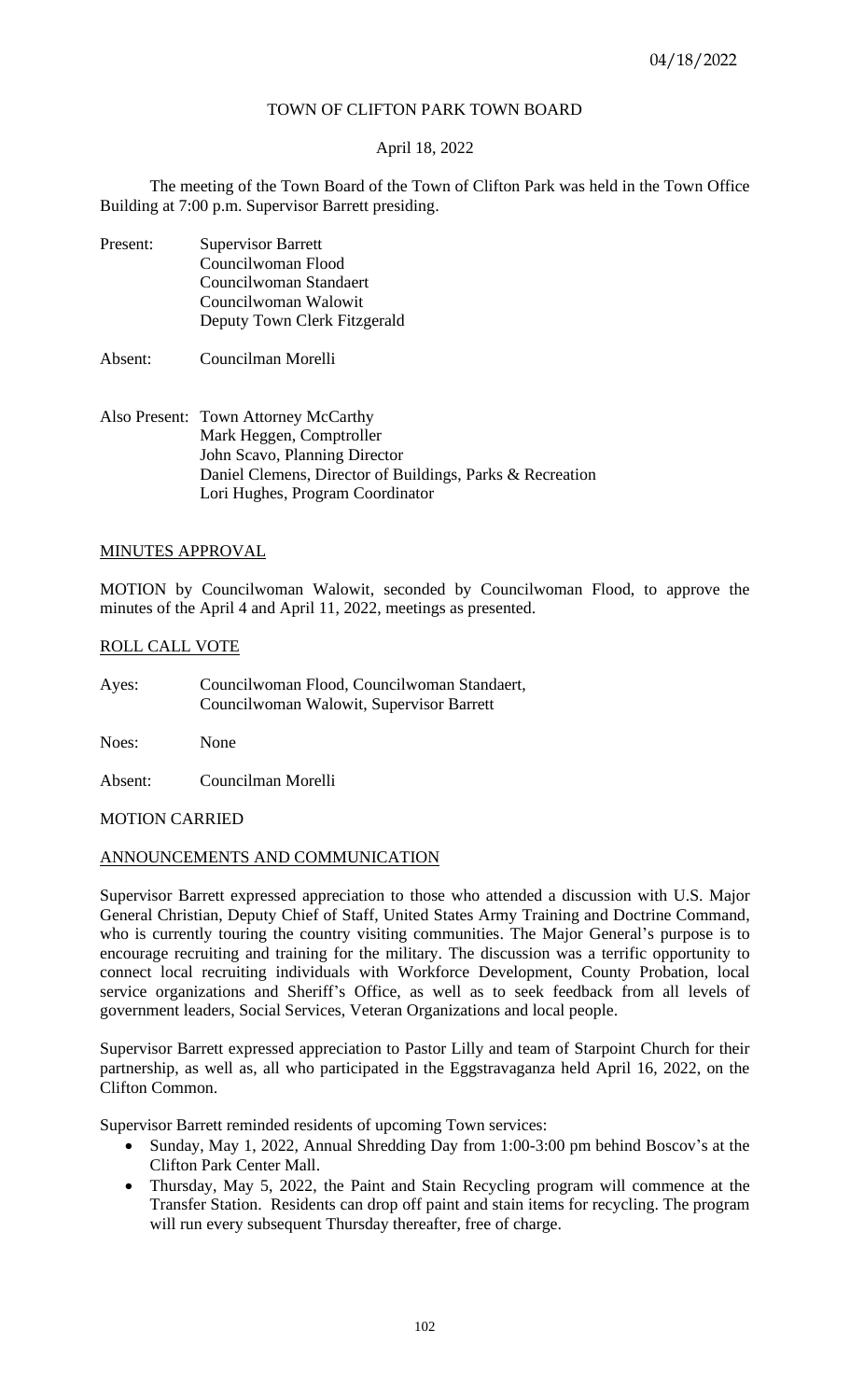# ARPA FUNDS DISCUSSION

Supervisor Barrett stated that there was an ARPA Fund discussion, and the Town allocated funds. The Town will need to do the first reporting at the end of this month. All governments who receive funding need to prepare periodic reports. The more funding you receive, the more reporting required. Supervisor Barrett sent portal detail to Comptroller Mark Heggen for processing reports.

2021 Allocation of ARPA Funding:

- \$450,000 emergency generators Clifton Park Sewer Department (money has been spent)
- \$350,000 stormwater upgrades and repairs for areas of need
- \$60,000 acquire engineering services to analyze options to upgrade gasoline pumps currently operated and maintained by the Highway Department.
- \$200,000 to distribute to non-profit entities via our non-profit grant application project; discussion and review of applications to be scheduled next week
- Grand total of \$1,060,000 for above-mentioned items

Comptroller Mark Heggen stated, the second half of the allocation of ARPA Funding will be coming in June/July of this year.

Ideas for discussion at workshop for allocation of additional dollars:

- \$350,000 build infrastructure of forty-one acres of beautiful parkland off Riverview Road; in need of good access and a parking lot to safely and easily park as well as stormwater, grading, etc.
- \$35,000 three new welcome signs for the Town based on an approved design; per Daniel Clemens, one bid submitted in this amount
- \$1,300,000 additional to current allocation to paving budget
- \$60,000 IT Consultant has identified need to upgrade our server hardware
- \$100,000 Non-profit Grant program
- Two sections of trail work at Clifton Country Road and Clifton Park Center Road intersection; Supervisor asked Director of Buildings, Parks, & Recreation Daniel Clemens to get estimates and coordinate with Highway Department if paving is possible by them
- Additional stormwater work to be done
- Vischer Ferry Preserve trails Director of Buildings, Parks & Recreation Daniel Clemens expressed the issues the recent flooding has caused; thousands of feet of trail washed out with extensive damage; no estimates of yet
- Sealing Clifton Common and painting of parking lines at Clifton Common; no estimates of yet

Councilwoman Flood questioned if the ARPA funds are tied to COVID relief. Comptroller Mark Heggen stated, all funds may be used for revenue replacement.

Councilwoman Flood suggested that the Blacksmith Shop, which is in dire need of repair, be considered for allocation.

# RESOLUTIONS

No one wished to be heard.

Resolution No. 110 of 2022, a resolution hiring seasonal staff for the 2022 Parks & Recreation Programs.

Introduced by Councilwoman Standaert, who moved its adoption, seconded by Councilwoman Flood.

WHEREAS, the Town Board wishes to retain new and returning counselors as staff members for operation of the Town's Summer Camp Program for 2022 and the Barney Road Golf Course, and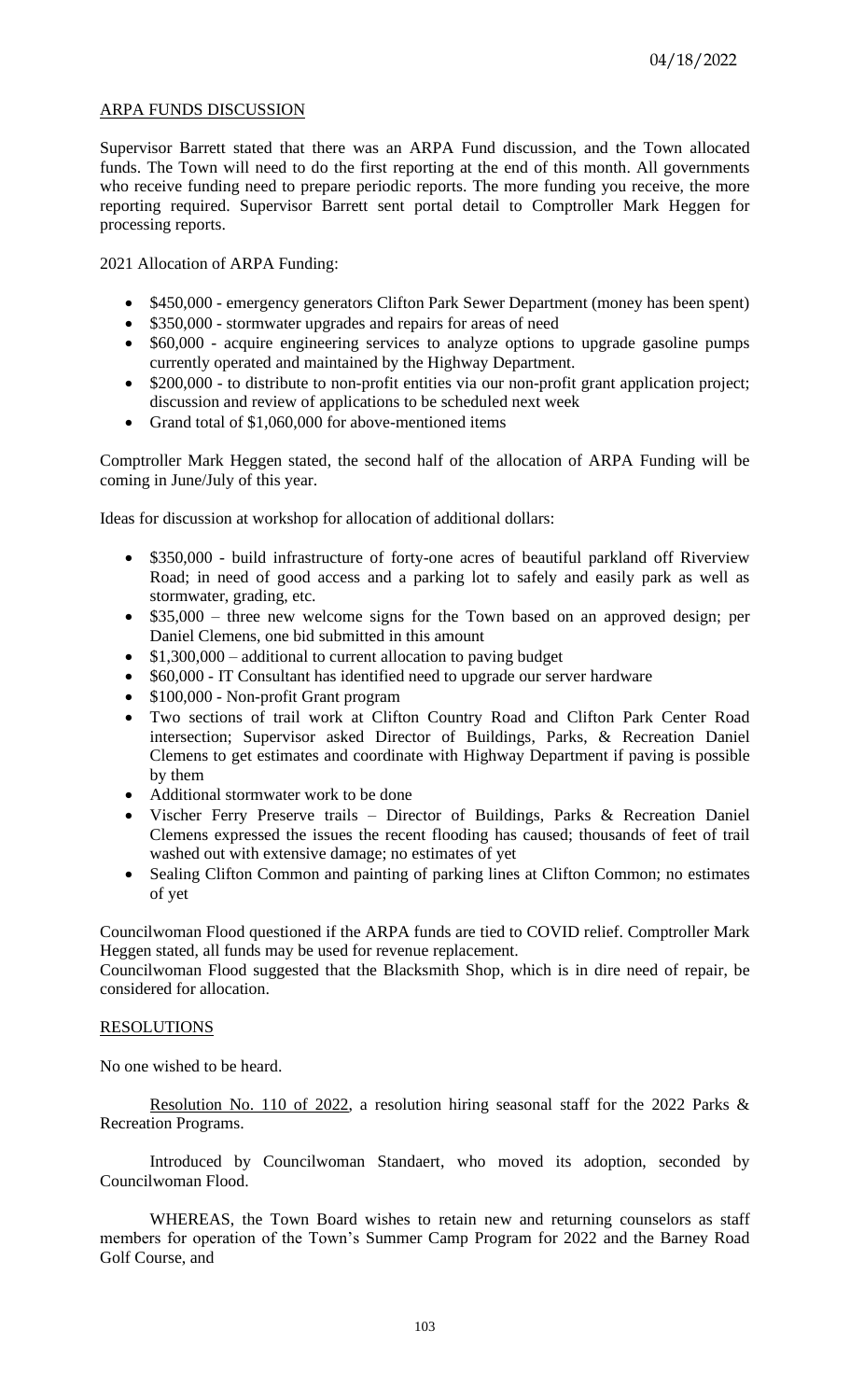WHEREAS, Myla Kramer, Director of Parks, Recreation and Community Affairs, has recommended that the individuals listed in the attached Schedules A, B and C be hired; now, therefore, be it

RESOLVED, that the individuals listed in the attached Schedules A, B, and C be accepted as staff for the Town's 2022 Day Camp Program and the Barney Road Golf Course, to be paid as indicated on the schedules through the end of the respective seasons.

# ROLL CALL VOTE

Ayes: Councilwoman Flood, Councilwoman Standaert, Councilwoman Walowit, Supervisor Barrett

Noes: None

Absent: Councilman Morelli

## DECLARED ADOPTED

Resolution No. 111 of 2022, a resolution awarding a contract for replacing fencing at Clifton Common.

Introduced by Councilwoman Walowit, who moved its adoption, seconded by Councilwoman Flood.

WHEREAS, Director of Buildings, Parks, and Recreation, Daniel Clemens, advertised for sealed bids for fence replacement located at Clifton Common, and

WHEREAS, sealed bids were opened on February 11, 2022; WBE Fence Company, Inc. 11 Deer Court, Brewster, NY submitting the low bid of \$252,501 for removal and replacement of stockade fencing around the perimeter of the Clifton Common with gates, and removal and installation of 4-foot-high black chain link fence with gates surrounding the soccer fields, and

WHEREAS, the Director of Buildings, Parks, and Recreation recommends awarding the bid to WBE Fence Company, Inc., as lowest responsible bidder; now, therefore, be it

RESOLVED, that the Comptroller is authorized to transfer from A-00914 (General Fund -Unassigned Fund Balance) to cover the costs in the amount of \$252,501 to A-07112-00200 (General Fund – Clifton Common – Equipment); and be it further

RESOLVED, that the Supervisor is authorized to sign a contract with WBE Fence Company, Inc., for the fencing, in an amount not to exceed \$252,501 for removal and installation of fencing and gates at Clifton Common.

## ROLL CALL VOTE

Ayes: Councilwoman Flood, Councilwoman Standaert Councilwoman Walowit, Supervisor Barrett

Noes: None

Absent: Councilman Morelli

## DECLARED ADOPTED

Resolution No. 112 of 2022, a resolution awarding the construction contract for improvements to the Town Center Park pursuant to competitive bid.

Introduced by Councilwoman Flood, who moved its adoption, seconded by Supervisor Barrett.

WHEREAS, by Resolution No. 243 of 2017, the Town Board authorized the acquisition of 34 +/- acres of land in the Town Center area for park purposes, and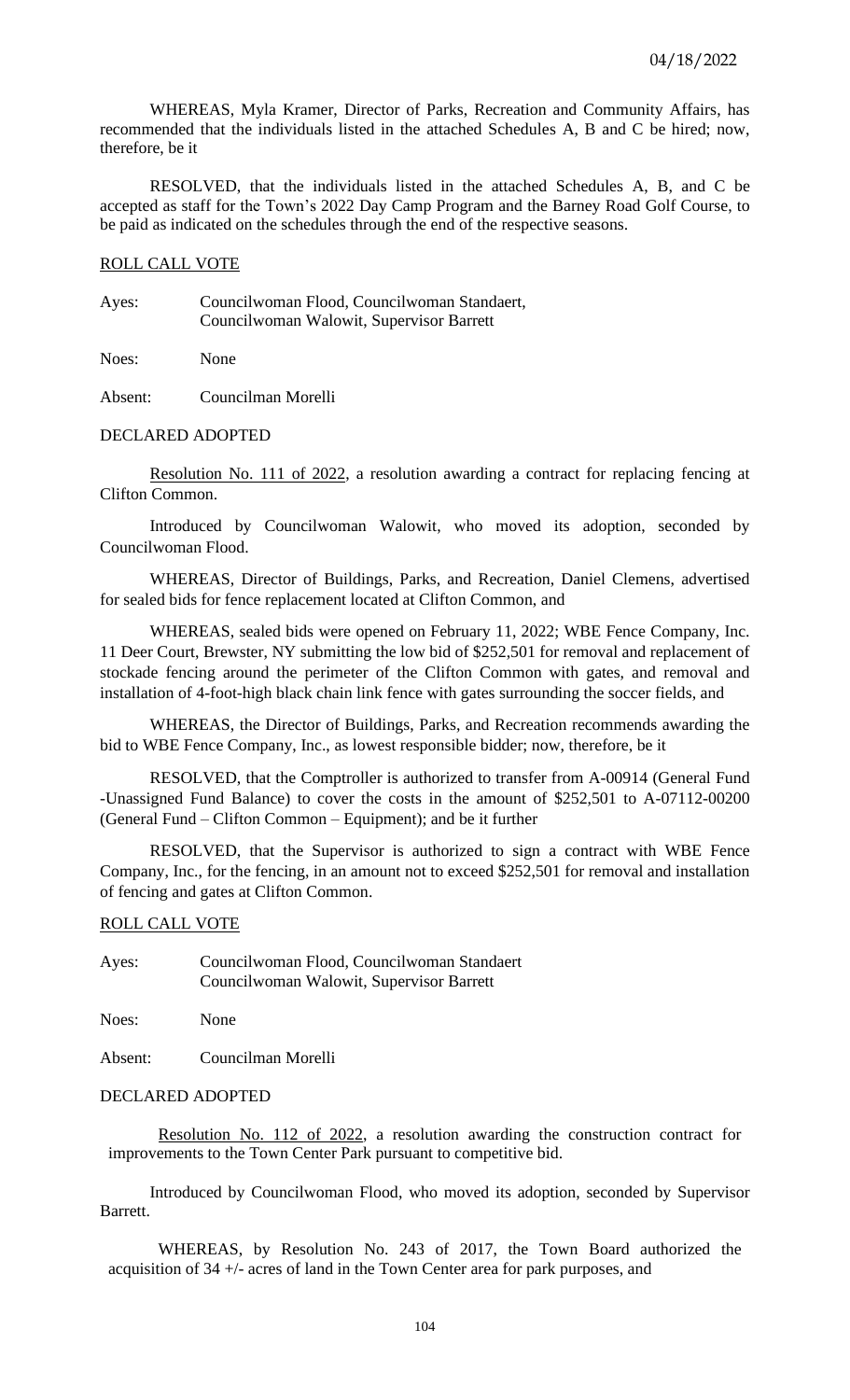WHEREAS, by Resolution No. 25 of 2020, the Town Board adopted a Master Plan for the Town Center Park, and

WHEREAS, by Resolution No. 101 of 2021, the Town Board retained Environmental Design Partners (EDP) to design Phase I of the development plan and to prepare bid specifications for the Park, including initial storm water and archeological study, park access, and first trail connections, and

WHEREAS, by Resolution No. 227 of 2021, the Town Board appropriated \$1,500,000 for the construction of Phase I of the Town Center Park and established a H-60 (Capital Projects Fund) with the initial appropriation, and

WHEREAS, on behalf of the Town Board, EDP published bid specifications and solicited sealed bids for Phase I of the project pursuant to General Municipal Law 103, and

WHEREAS, after a bid opening on April 4, 2022, EDP performed a bid analysis and recommended that the construction contract be awarded to DelSignore Blacktop Paving Inc., as low bidder, at a cost not to exceed \$2,074,469 including the Base Bid and Alternative No. 1, which provides electrical service enhancements and upgrades for the park's future needs; now, therefore, be it

RESOLVED, that the Town Board accepts the recommendation of the project design engineer, EDP, and hereby awards the construction contract for the Town Center Park Phase I Plan to DelSignore Blacktop Paving Inc., pursuant to General Municipal Law Section 103, at a cost not to exceed \$2,074,469 which represents a base low bid of \$1,994,494 and \$79,975 for bid Alternative No. 1, which provides electrical service enhancements and upgrades for the park's future needs; and be it further

RESOLVED, that the Comptroller is authorized to transfer funds from A-00914 (Unassigned Fund Balance) to A-08150-00015 (General Fund – Interfund Transfer – Contractual) to be transferred to H60-07250-0200 (Capital Projects Town Center Park – Town Center Park – Equipment) an increase in expenditures and revenues of H60-05031 (Capital Projects Town Center Park – Interfund Revenues) shall be increased by the same amount; and be it further

RESOLVED, that an additional \$574,469 be transferred from A-00915 (Undesignated Fund Balance) to H60 (Capital Projects – Town Center Phase I Construction), to offset the low bid award construction costs of Phase 1 of the park development; and be it further

RESOLVED, that Environmental Design Partnership is authorized to notify DelSignore Blacktop Paving Inc., to proceed with construction once construction contract documents are executed between DelSignore Blacktop Paving, Inc., and the Town of Clifton Park; and be it further

RESOLVED, that the Supervisor is hereby authorized to execute all contract documents implementing this resolution.

#### ROLL CALL VOTE

Ayes: Councilwoman Flood, Councilwoman Standaert Councilwoman Walowit, Supervisor Barrett

Noes: None

Absent: Councilman Morelli

#### DECLARED ADOPTED

Resolution No. 113 of 2022, a resolution declaring an emergency for procurement purposes under Section 103 (4) of General Municipal Law and accepting a quote from Buddy's Tree Service for the removal of trees in the Moe Road Multi-Use Pathway Extension Project.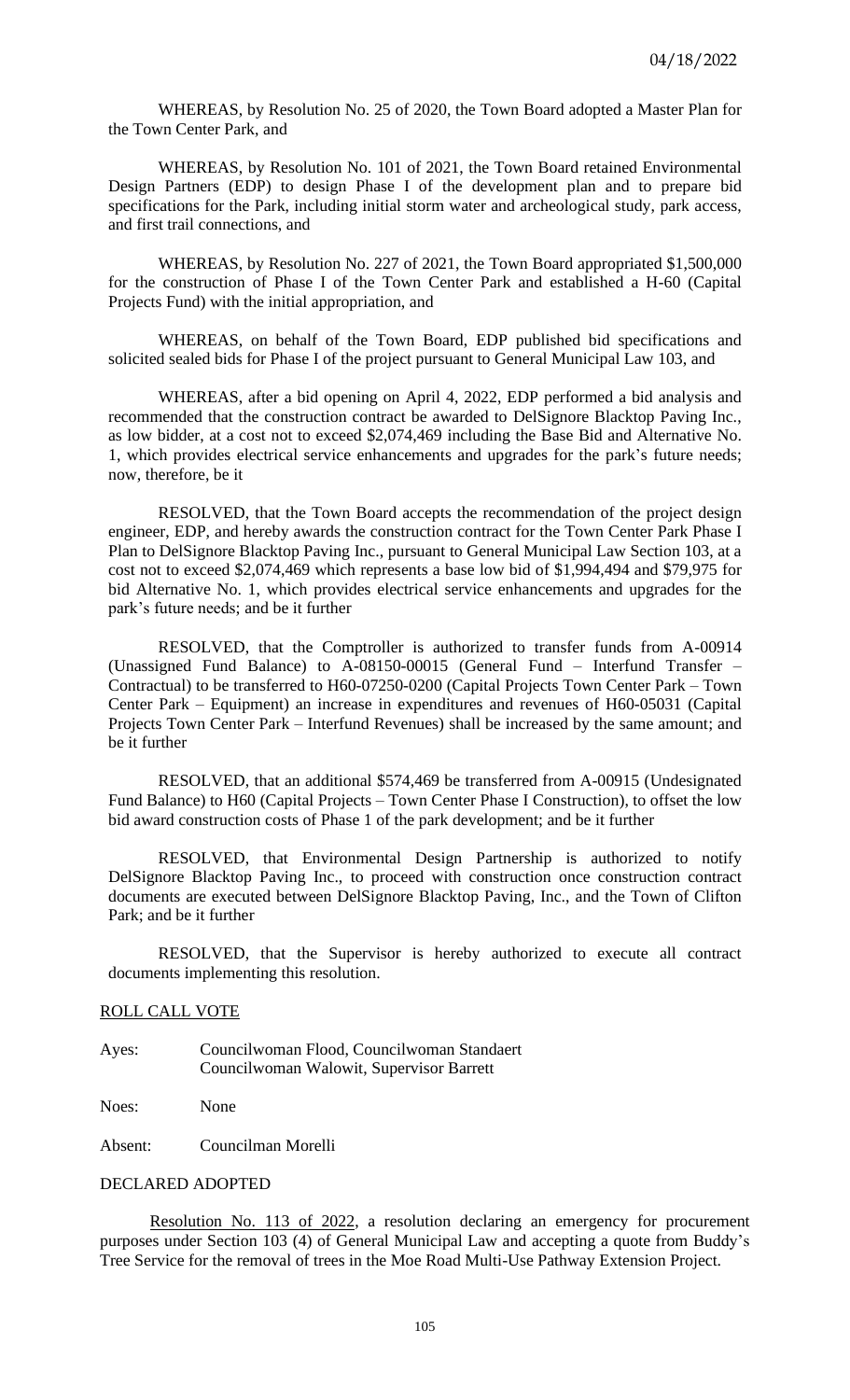Introduced by Councilwoman Walowit, who moved its adoption, seconded by Councilwoman Flood.

WHEREAS, the Town Board, working through the Planning Staff, continues to advance the Moe Road Multi-Use Path Gap Closure project funded through a Congestion Mitigation and Air Quality Improvement Program Grant utilizing Federal Highway Administration (FHA) Funds administered through the NYS Department of Transportation, and

WHEREAS, Federal rules governing the program require that all Right of Way and land acquisition for the project is complete prior to the solicitation of bids or quotes for any aspect of the work, and

WHEREAS, the ROW acquisition for the project was delayed due to unforeseen circumstances within the willing seller negotiations for one property necessary for the project, jeopardizing the Town's ability to competitively bid and complete tree cutting necessary to commence the project prior to May 1 pursuant to Army Corp of Engineers Wetland Disturbance Permits associated with the project, and

WHEREAS, that acquisition issue has been resolved, and the Town may now proceed with bid/quote solicitation consistent with FHA requirements authorization, and

WHEREAS, General Municipal Law Section 103 (4) provides authorization for the Town Board to proceed in cases where unforeseen circumstances affecting public property require immediate action which cannot await competitive bidding, and

WHEREAS, Buddy's Tree Service has submitted a quote for the work in the amount of \$22,000, and

WHEREAS, Buddy's Tree Service has completed numerous projects for the Town, and the Director of Buildings, Parks, and Recreation advises that the quote is in line with other tree cutting services within the Town; now, therefore, be it

RESOLVED, that the Town Board determines that the unique and unforeseen circumstances caused by the interplay of two separate Federal Statutes upon the project constitutes an emergency for procurement purposes under Section 103 (4) of the General Municipal law; and be it further

RESOLVED, that the Planning Staff is authorized to accept the quote of Buddy's Tree Service for necessary tree cutting for the Moe Road Multi-Use Path Gap Closure Project, and to authorize Buddy's Tree Service to proceed with the work; and be it further

RESOLVED, that the Town Board authorizes the expenditure of up to \$22,000 for the tree cutting services, effective immediately.

## ROLL CALL VOTE

Ayes: Councilwoman Flood, Councilwoman Standaert Councilwoman Walowit, Supervisor Barrett

Noes: None

Absent: Councilman Morelli

## DECLARED ADOPTED

Resolution No 114 of 2022, a resolution to transfer funds from Contingency to A-7160 - 200 (General Fund - Garnsey Park - Equipment) for the purchase of building materials for a timber pedestrian bridge along a trail at Garnsey Park.

Introduced by Councilwoman Flood, who moved its adoption, seconded by Councilwoman Walowit.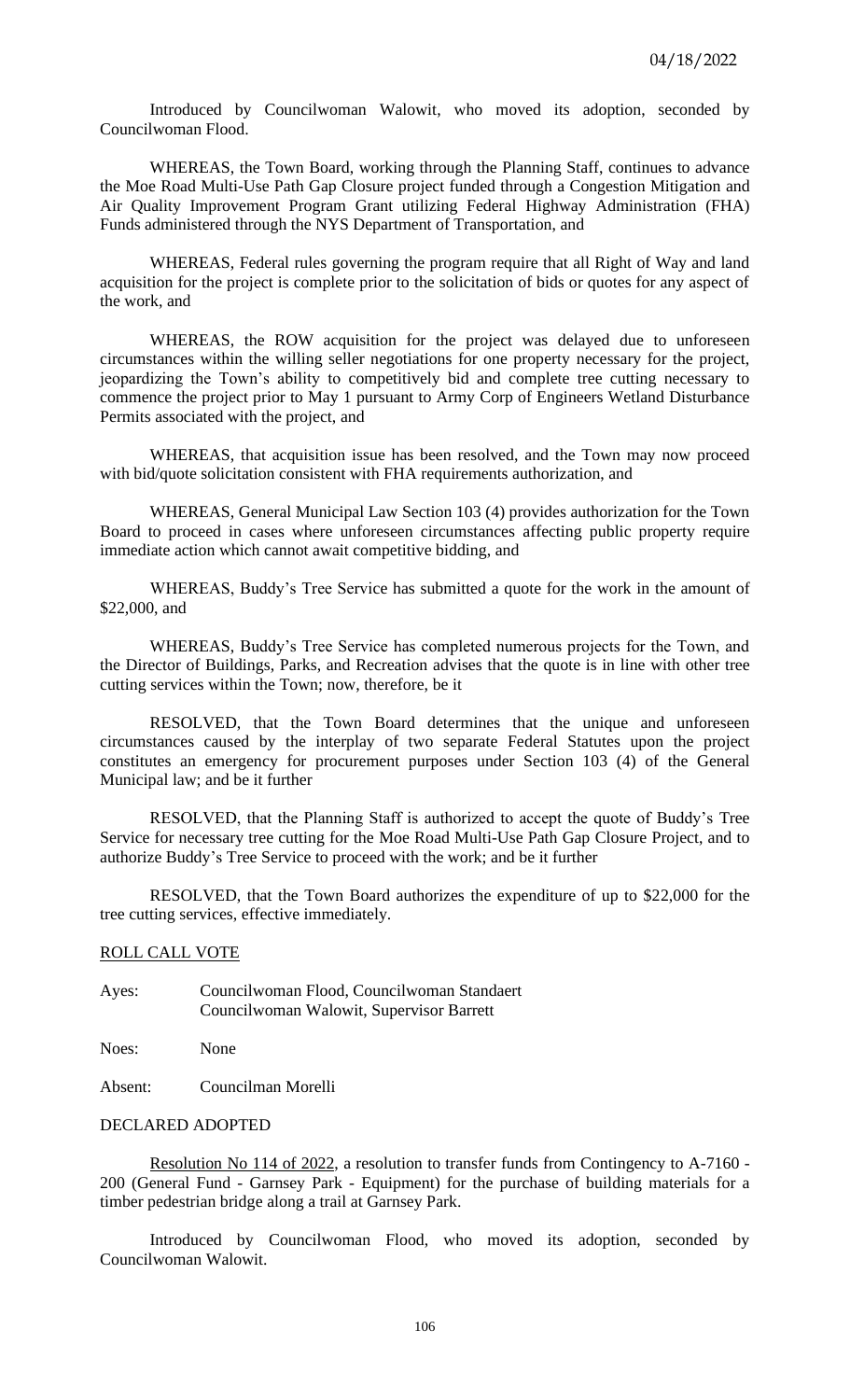WHEREAS, Construction Management students at SUNY Environmental Science & Forestry Program have designed, built and tested a bridge and have offered to place the structure within the Garnsey Park Trail system at material cost, and

WHEREAS, Open Space Coordinator, Jennifer Viggiani, has recommended a location for placement of such a bridge to benefit residents using trails in Garnsey Park, and

WHEREAS, the Planning Staff have solicited quotes for the necessary materials pursuant to a materials list provided by SUNY program students, and

WHEREAS, Ms. Viggiani recommends awarding the bid to Tully Building Supply, Inc., Tully, NY, as low bidder in the amount of \$1,425.34; now, therefore, be it

RESOLVED, that the bid of Tully's Building Supply, Inc., is accepted in the amount of \$1,425.34; and be it further

RESOLVED, that the Comptroller is authorized to transfer from Contingency \$1,425.34 to A-7160-200 (General Fund – Garnsey Park – Equipment).

### ROLL CALL VOTE

Ayes: Councilwoman Flood, Councilwoman Standaert Councilwoman Walowit, Supervisor Barrett

Noes: None

Absent: Councilman Morelli

# DECLARED ADOPTED

Resolution No. 115 of 2022, a resolution authorizing SingleCut Beersmiths Brewery to use Town roadways for their charity road race 5k, on April 30, 2022.

Introduced by Councilwoman Flood, who moved its adoption, seconded by Supervisor Barrett.

WHEREAS, SingleCut Beersmiths Brewery has requested the use of the Town of Clifton Park roadways as specified in the attachment hereto, for the purpose of holding a 5k charity road race on Saturday, April 30, 2022, from 10:00 AM until the last participant completes the course, and

WHEREAS, the event sponsors have coordinated with the Town's Superintendent of Highways for the safe use of Town roads; now, therefore, be it

RESOLVED, that the Town Board hereby authorizes SingleCut Beersmiths Brewery to use Town roadways as specified in the attachment hereto, April 30, 2022, at 10:00 AM, for the purpose of holding a 5k charity road race to benefit Helping Hands School; and be it further

RESOLVED, that the attached insurance certificate in the amount of \$4,000,000 naming the Town of Clifton Park as an additional insured be retained by the Superintendent of Highways; and be it further

RESOLVED, that this approval is expressly conditioned upon the roads not being closed, but employees of SingleCut Beersmiths Brewery are permitted to temporarily stop traffic at each end of the course in the event both a vehicle and race participant arrive at the same time.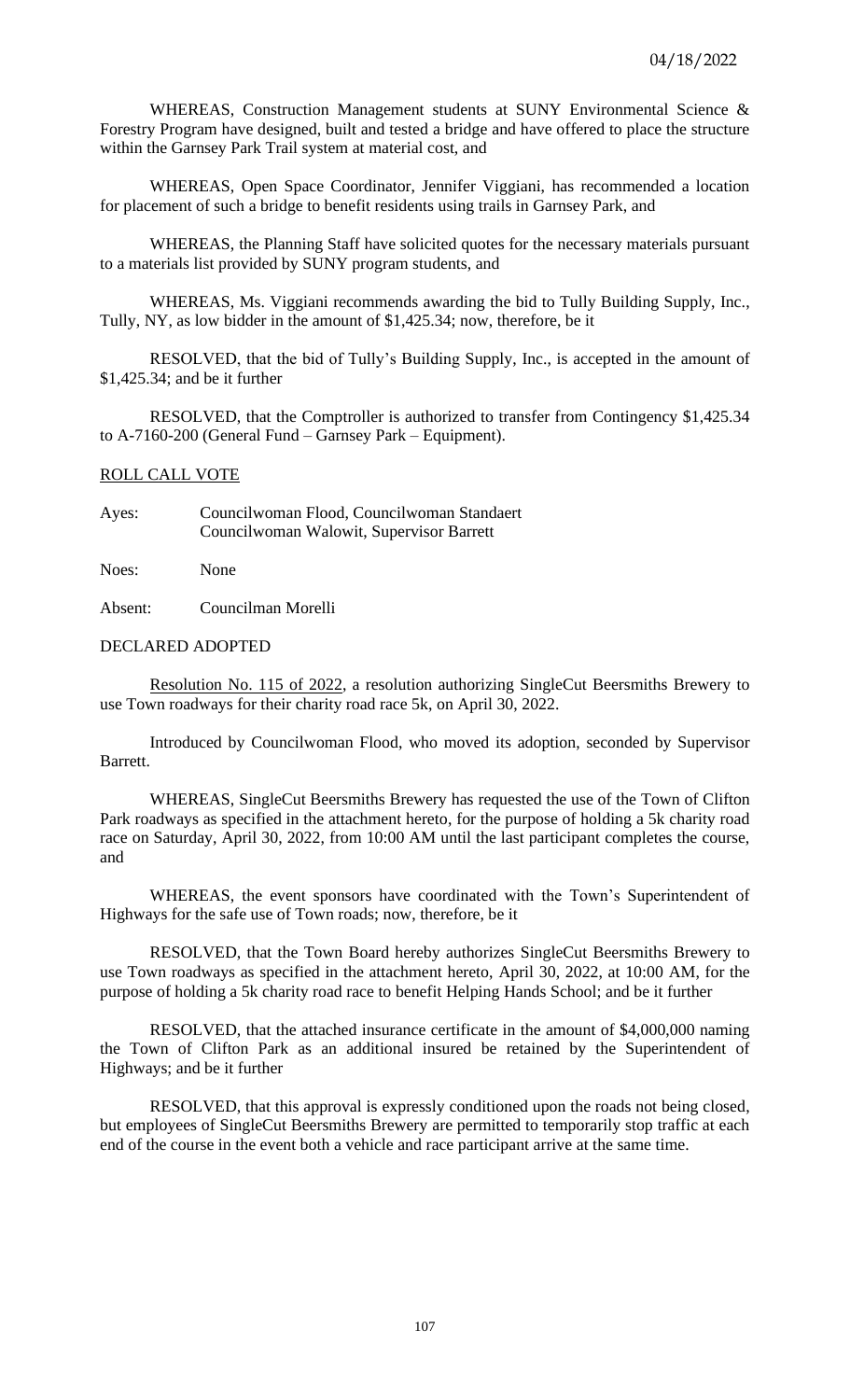## ROLL CALL VOTE

Ayes: Councilwoman Flood, Councilwoman Standaert Councilwoman Walowit, Supervisor Barrett

Noes: None

Absent: Councilman Morelli

# DECLARED ADOPTED

Resolution No. 116 of 2022, a resolution authorizing 2021 Final Budget Adjustments as specified in Exhibit A.

Introduced by Councilwoman Walowit, who moved its adoption, seconded by Councilwoman Flood.

WHEREAS, the Comptroller has recommended that certain budget adjustments contained in Exhibit A, be made to address the needs of all funds as well as other miscellaneous expenditures as set forth in Exhibit A; now, therefore, be it

RESOLVED, that the Budget Adjustments specified in Exhibit A be adopted per the Comptroller's recommendations.

## ROLL CALL VOTE

Ayes: Councilwoman Flood, Councilwoman Standaert Councilwoman Walowit, Supervisor Barrett

Noes: None

Absent: Councilman Morelli

DECLARED ADOPTED

Comptroller Mark Heggen stated that this resolution is to adjust the year-end financials in preparation of filing the annual update document to the NYS Comptroller.

Resolution No. 117 of 2022, a resolution to amend and restate the model plan for the Town employees' deferred compensation.

Introduced by Councilwoman Flood, who moved its adoption, seconded by Supervisor Barrett.

WHEREAS, the New York State Deferred Compensation Board (the "*Board*"), pursuant to Section 5 of the New York State Finance Law ("*Section 5*") and the Regulations of the New York State Deferred Compensation Board (the "*Regulations*"), has promulgated the Plan Document of the Deferred Compensation Plan for Employees of Town of Clifton Park, New York, (the "*Model Plan*") and offers the Model Plan for adoption by local employers; and,

WHEREAS, Town of Clifton Park, New York, pursuant to Section 5 and the Regulations, has adopted and currently administers the Model Plan known as the Deferred Compensation Plan for Employees of Town of Clifton Park, New York; and,

WHEREAS, effective August 26, 2011, the Board amended the Model Plan followed by another amendment November 14, 2014, followed by another amendment December 12, 2020, to adopt the following provisions:

• Reorganizing and updating sections to improve the overall readability and eliminate unnecessary numerical references (annual limits) from the Model Plan document.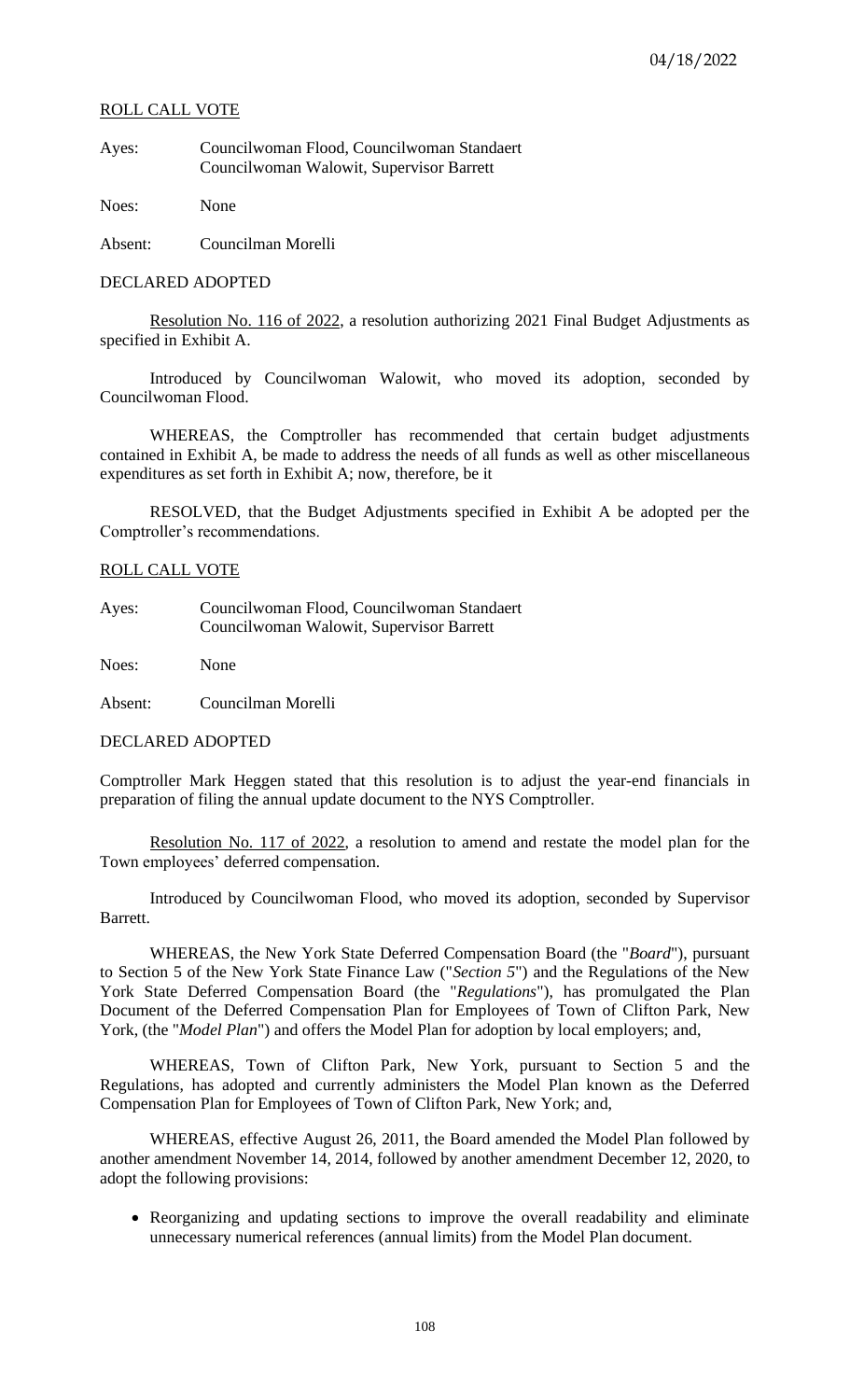- Including employer elections within the plan document including suspension of deferrals following an unforeseeable emergency withdrawal, automatic distributions from small and inactive accounts, loan design parameters and Roth deferrals and in-plan conversions are permissive. The Model Plan document includes a Schedule A where the employer may indicate the election of one or more of these provisions.
- Clarifying the first date a participant may make deferrals in compliance with Internal Revenue Code Section 457(b) and timing requirements for any subsequent changes to deferral rates or allocations between pre-tax and after-tax deferrals.
- Clarifying compensation available for deferral for purposes of calculating contributions and recognizes that employers use various methods in determining the order of deductions taken before a deferral percentage is applied.
- Including provisions related to HEART Act of 2008 regarding treatment of differential pay and qualifying distributions for active military service in compliance with the HEART Act, including suspension of deferrals for six months following distribution.
- Making technical recognition of the waiver of required minimum distributions ("*RMDs*") for 2009.
- Clarifying that a beneficiary form must be received in good order to be considered valid.
- Clarifying that the Model Plan will only accept rollovers from Eligible Retirement Plans comprised of pre-tax amounts and amounts may be rolled in by participants, beneficiaries (other than inherited accounts) and alternate payees. Model Plans may roll account balances out to Eligible Retirement Plans that include post-tax amounts if the receiving plan separately accounts for them.
- Clarifying that a beneficiary of a deceased participant may roll a distribution directly to a Roth IRA, in addition to plan participants.
- Including language allowing for future delivery of participant communications through electronic means, where appropriate.
- Codifying that periodic and lump sum payments must be a minimum of one hundred dollars (\$100) per payment, unless the Committee selects a different minimum, and sets a maximum annual number of partial distributions.
- Clarifying that the fifty thousand dollars (\$50,000) loan limit includes the highest loan value in the last twelve months from the Model Plan and other employer plans. Regarding participants who have defaulted on a Plan loan, subsequent loans would not be allowed until defaulted loan is repaid. Removes requirement that a participant must wait until the term of the original loan expires before applying for a new loan, assuming the defaulted loan isrepaid.
- Providing guidance on the handling of the receipt of special proceeds such as SEC settlements payable to former participants.
- Allowing a surviving spouse beneficiary to name a beneficiary on their account.
- Including the five-year option for non-spousal beneficiaries to receive distributions and makes distribution rules consistent for pre- and post-age seventy and one-half (70½) deaths.
- Allowing earlier distributions due to severance of employment as long as a balance of \$500 remains in the account for 45 days after a severance from employment.
- Providing that outstanding loans from another New York State Section 457(b) plan may be allowed to be transferred or rolled in with a full account transfer.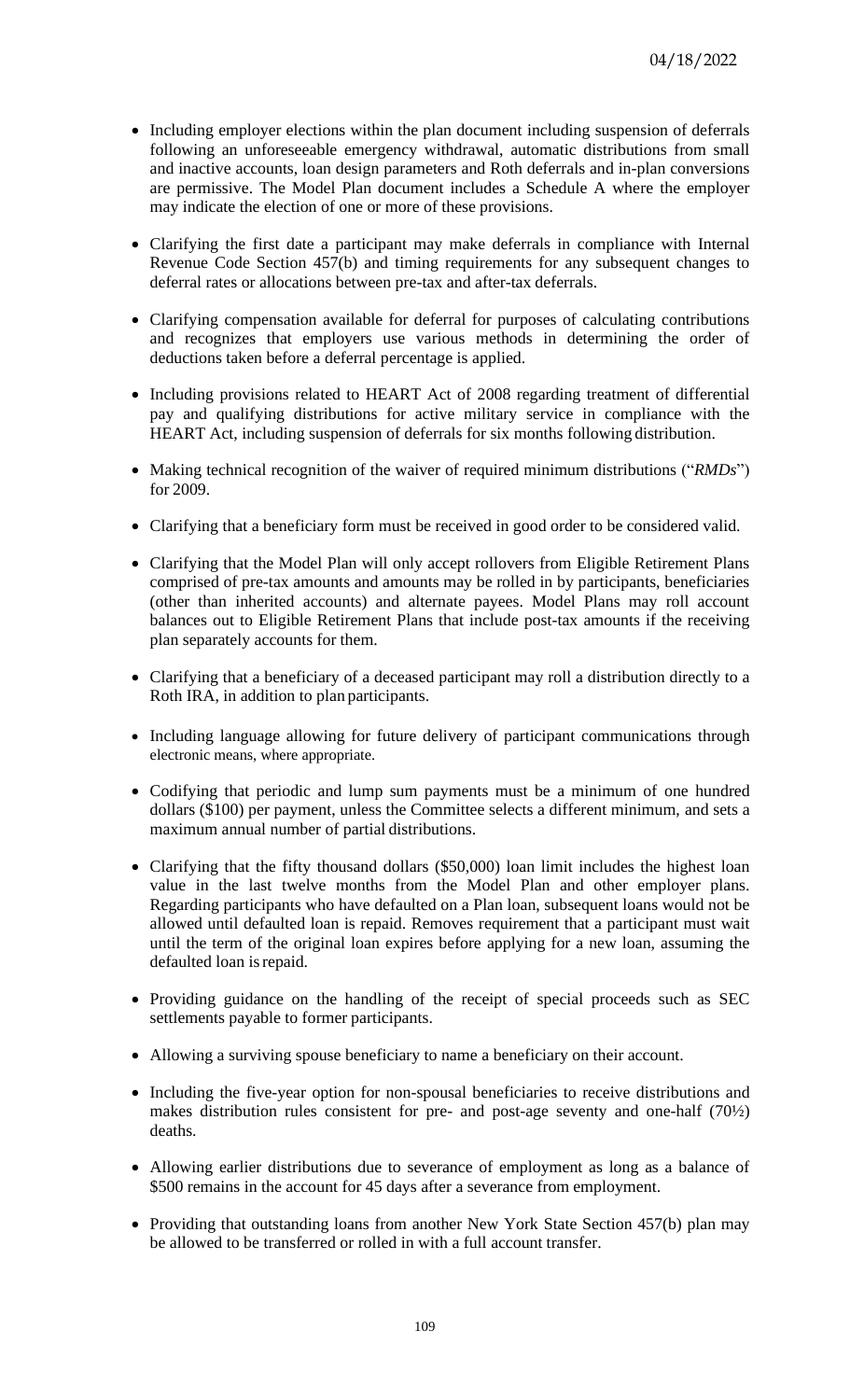- Removing the Power of Attorney Language since the acceptance of a power of attorney is governed by State law and not required in the Model Plan document.
- Clarifying the requirement that Committee actions must be taken at a public meeting in accordance with Article 7 of the Public Officers Law.
- Limiting indemnification to Committee Members only.
- Including provisions related to the American Taxpayer Relief Act of 2012, expanding the ability of participants to convert all or a portion of their plan assets from a pre-tax account to an in-plan Roth account any time including while in employment.
- Amending the Model Plan document for the CARES Act and the SECURE Act effective December 31, 2019.

WHEREAS, the Board has offered for adoption the amended and restated Model Plan to each Model Plan sponsored by a local employer in accordance with the Regulations; and

WHEREAS, upon due deliberation, the Town of Clifton Park, New York, has concluded that it is prudent and appropriate to amend the Deferred Compensation Plan for Employees of the Town of Clifton Park, New York, by adopting the amended Model Plan; now, therefore, be it

RESOLVED, that Town of Clifton Park, New York, hereby amends the Deferred Compensation Plan for Employees of Town of Clifton Park, New York, by adopting the amended Model Plan effective December 11, 2020, including the optional provisions in Schedule A and in Schedule B, in the form attached hereto as Exhibit A.

## ROLL CALL VOTE

Ayes: Councilwoman Flood, Councilwoman Standaert Councilwoman Walowit, Supervisor Barrett

Noes: None

Absent: Councilman Morelli

## DECLARED ADOPTED

Comptroller Mark Heggen stated, this amendment allows for individuals who have contributed after-tax money, Roth contributions, to borrow their money from the plan with future repayment.

Resolution No. 118 of 2022, a resolution authorizing the issuance of Right-of-Way Permits for installation of fiber optic high-speed internet service within Right of Ways (R-O-W's) in Clifton Park.

Introduced by Councilwoman Flood, who moved its adoption, and seconded by Supervisor Barrett.

WHEREAS, by Resolution No. 266 of 2021, the Town Board authorized a Memorandum of Understanding with Greenlight Networks, 1777 E. Henrietta Road, Rochester, NY, to authorize Greenlight to install high-speed broadband internet service through fiber optic cables within the Right of Way Associated with the Town's locally owned roadway system, and

WHEREAS, within Resolution No. 266 of 2021, the Town Board authorized a permit fee schedule for street opening permits for underground installations, and

WHEREAS, Greenlight Networks submitted a permit fee application to the Highway Department for installations on certain roadway R-O-W's within the Town per Exhibit "A," and